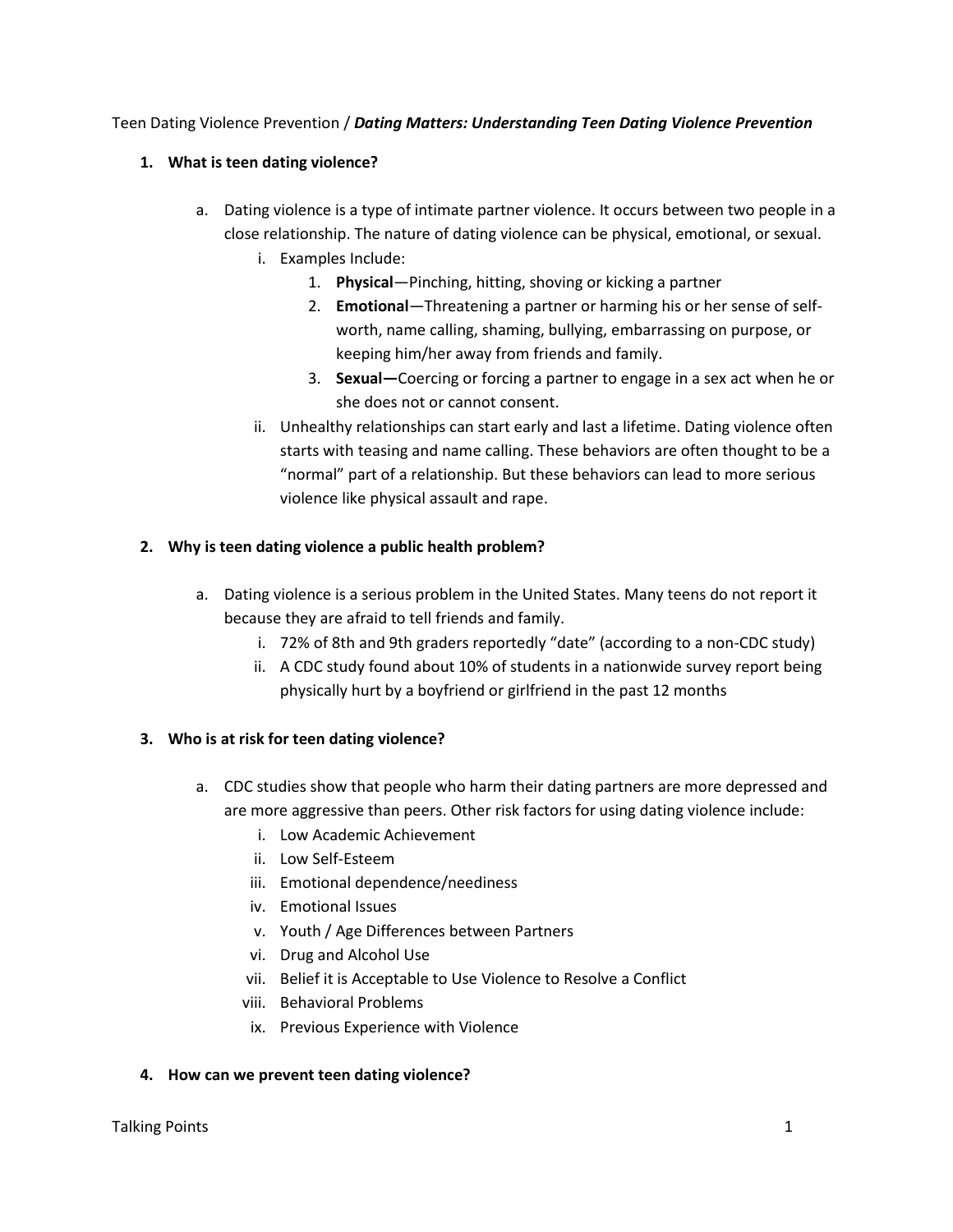a. The ultimate goal is to stop dating violence before it starts. Strategies that promote healthy and respectful relationships are vital. During the preteen and teen years, young people are learning about relationships with potential dating partners. This is an ideal time to promote healthy relationships and prevent patterns of dating violence that can last into adulthood. Prevention programs change the attitudes and behaviors linked with dating violence. A number of helpful resources are provided in our new online training, *Dating Matters: Understanding Teen Dating Violence Prevention.*

### **5. Tell me about** *Dating Matters: Understanding Teen Dating Violence Prevention.* **What is it?**

a. *Dating Matters* will focus on helping educators, youth leaders, and others working with teens understand the risk factors and warning signs associated with teen dating violence, as well as the importance of promoting healthy relationships.

It provides user-friendly access to myriad school health education offerings available resources on teen dating violence prevention based on [National Health Education](http://www.cdc.gov/HealthyYouth/SHER/standards/index.htm)  [Standards](http://www.cdc.gov/HealthyYouth/SHER/standards/index.htm) and CDC's [Characteristics of Effective Health Education Curricula.](http://www.cdc.gov/HealthyYouth/SHER/characteristics/index.htm)

*Dating Matters* does not promote or endorse a specific teen dating violence prevention curriculum. Instead, the online training is designed to help educators and schools understand the issue and select appropriate teen dating violence education curricula while also improving the delivery of health education.

# **6. How did you come up with the idea of an online training?**

a. The free, online training was created in response to requests from educators in more than 25 states who were beginning to integrate teen dating violence prevention education into middle and high school curriculums (State Laws on Teen Dating Violence have been passed in FL, GA, IL, NE, NJ, OH, RI, TN, TX, VA, WA and are currently being considered in CA and MD).

As many of these educators know, the academic success of America's youth is strongly linked with their health. But without staff training on teen dating violence and where to go for resources, educators are often unable understand the risk factors and warning signs associated with teen dating violence or their role in promoting healthy relationships.

# **7. What does CDC hope to achieve with this training**?

a. Dating violence can happen to any teen at any time and have a negative effect on health throughout life. Teens who are victims are more likely to do poorly in school or engage in unhealthy behaviors, like drug and alcohol use.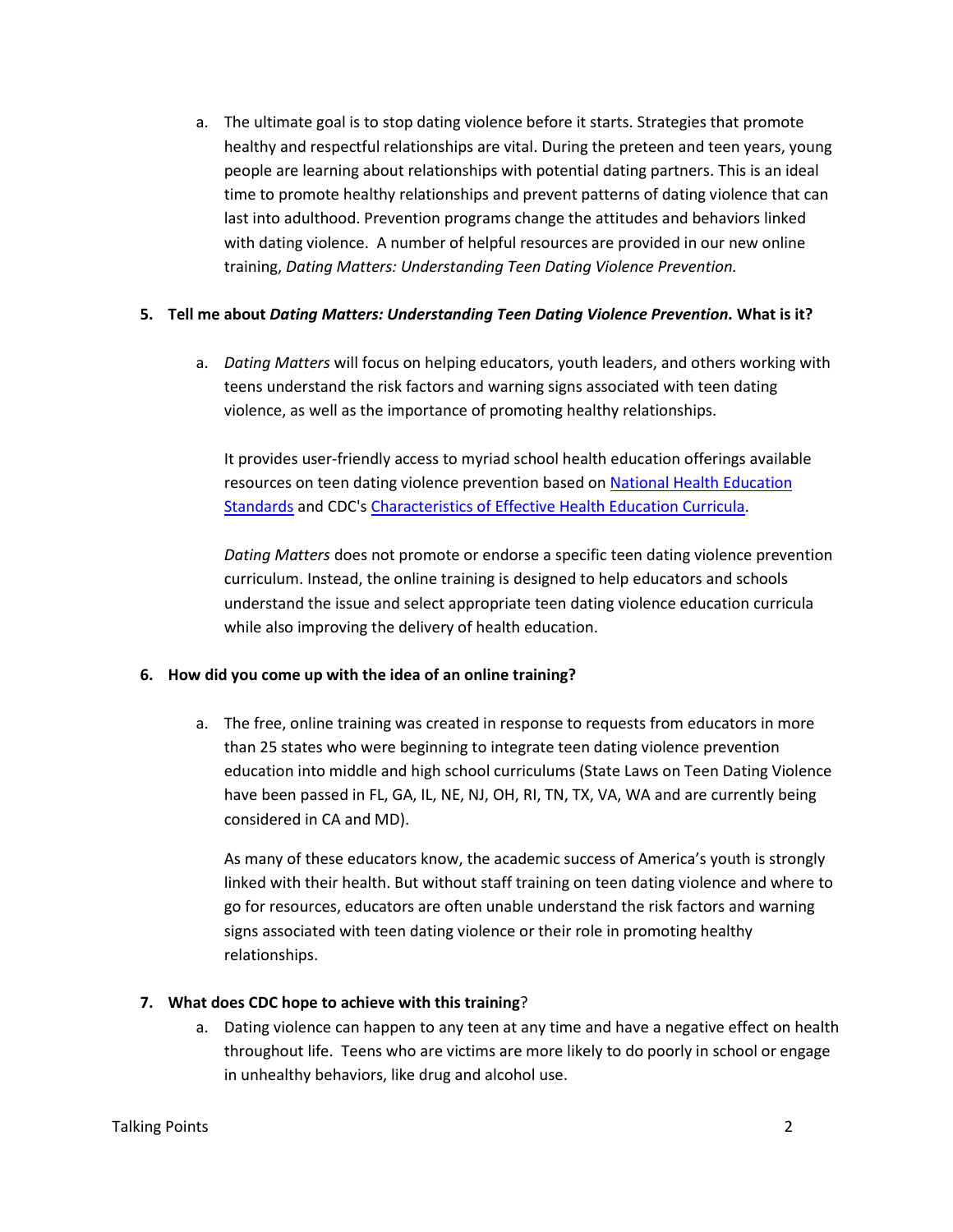However, early efforts to promote healthy, respectful dating relationships are more likely to prevent dating violence before the problem begins. Prevention efforts in adolescence have the potential to positively influence attitudes and behaviors toward dating violence in adulthood and reduce the incidence of intimate partner violence in these later years.

### **8. What is the course like? What will users experience?**

a. *Dating Matters Dating Matters* is a 60-minute, web-based training designed to help educators, youth-serving organizations, and others working with teens understand the risk factors and warning signs associated with teen dating violence. The training also will highlight the importance of promoting healthy relationships.

The training takes provides an interactive experience based in a school setting. Participants will find themselves navigating the training through virtual school hallways, classrooms, and interactions with students. A teacher's whiteboard will present information in a user-friendly way and provide navigation, help, and resources for use throughout the course.

### **9. Why is CDC launching this training with Liz Claiborne?**

a. In 2006, the first-ever National Teen Dating Violence Awareness Week was held, reflecting a new nationwide initiative to increase public awareness and education of the prevalence of teen dating violence among our nation's teens. In 2007, 2008, and 2009 a number of senators again joined in sponsoring resolutions calling for the first week in February to be designated "National Teen Dating Violence Awareness and Prevention Week." Throughout February 2010, the CDC will join leaders from around the country, including Liz Claiborne Inc., to recognize the importance of preventing teen dating violence by launching *Dating Matters: Understanding Teen Dating Violence Prevention.*

Like CDC, Liz Claiborne Inc., is interested in helping all teens live their lives to the fullest. *Dating Matters* is **one** part of larger efforts to ensure that every teen in the country has the education and resources available to maintain healthy relationships, free from abuse and violence.

### **10. What is the training based on? Where did the content come from?**

a. Faced with the problem of teen dating violence, many educational professionals realize they need (and want) to learn more about effective tools — ones that help them identify and recognize the warning signs. Educators also want to be able to offer youth effective guidance about how to get out of or prevent these types of negative dating situations.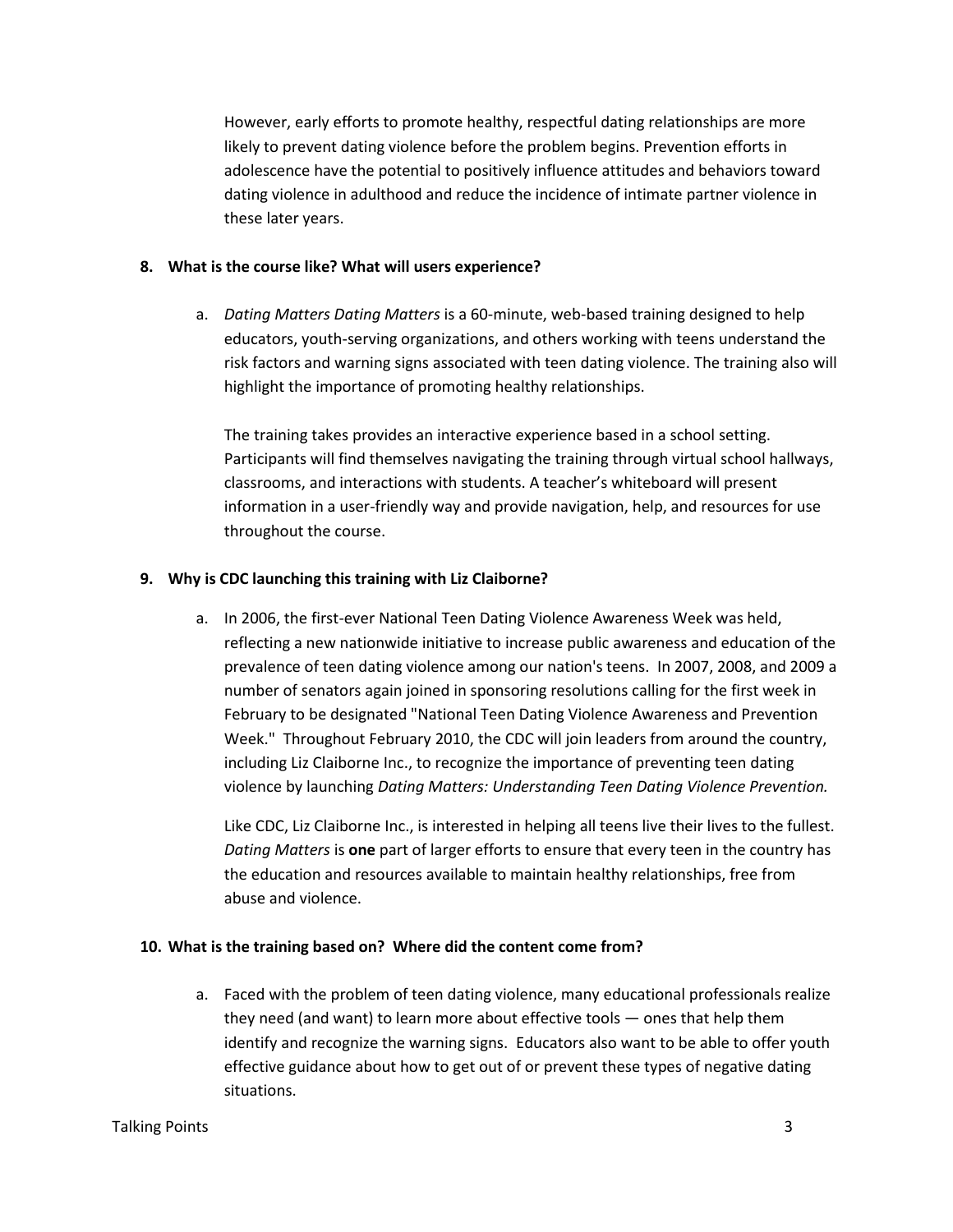Based on this need, *Dating Matters* was designed with primary prevention in mind, using evidenced-based material from the following sources: violence-related articles from peer-reviewed journals of behavioral, scientific, and medical literature that have been recently published; original research from conferences; government data and reports; th[e National Health Education Standards](http://www.cdc.gov/HealthyYouth/SHER/standards/index.htm) and CDC'[s Characteristics of Effective](http://www.cdc.gov/HealthyYouth/SHER/characteristics/index.htm)  [Health Education Curricula;](http://www.cdc.gov/HealthyYouth/SHER/characteristics/index.htm) and interviews with practitioners and educators. A full listing of all resources used for the course can be found by visiting the course's resource center.

#### **11. Why is it important to teach teens about healthy relationships?**

a. It is important to begin to teach youth about safe and respectful intimate relationships early – before they begin to date. Early efforts to promote healthy, respectful dating relationships are more likely to prevent dating violence before the problem begins.

It is also known that the prevalence of partner violence increases with age, specifically, among young adults as compared with adolescents. Prevention efforts in adolescence have the potential to positively influence attitudes and behaviors toward dating violence in adulthood and reduce the incidence of intimate partner violence in these later years.

# **12. Why does** *Dating Matters: Understanding Teen Dating Violence Prevention* **focus primarily on educators?**

a. Youth are our future. Our today and tomorrow. And they sometimes spend more hours with educators – the school administrators, teachers, and coaches, than they do with their own parents. This is a lot of responsibility and it is also an amazing opportunity. Creating, influencing, and fostering teen dating violence prevention efforts gives us the opportunity to make a positive impact both today and years from now.

# **13. Teachers already face great demands on their time. Why should they spend an hour or more on this training?**

a. We recognize the limited free time teachers have available to them and the limited resources schools have to offer them toward training.

Therefore, we've designed this dynamic training to be easy to access: educators can find it online and free of charge. Educators can also earn continuing education credits while learning about the warning signs of teen dating violence and the importance of healthy relationships. Should educators find the 60-minute training will not fit into their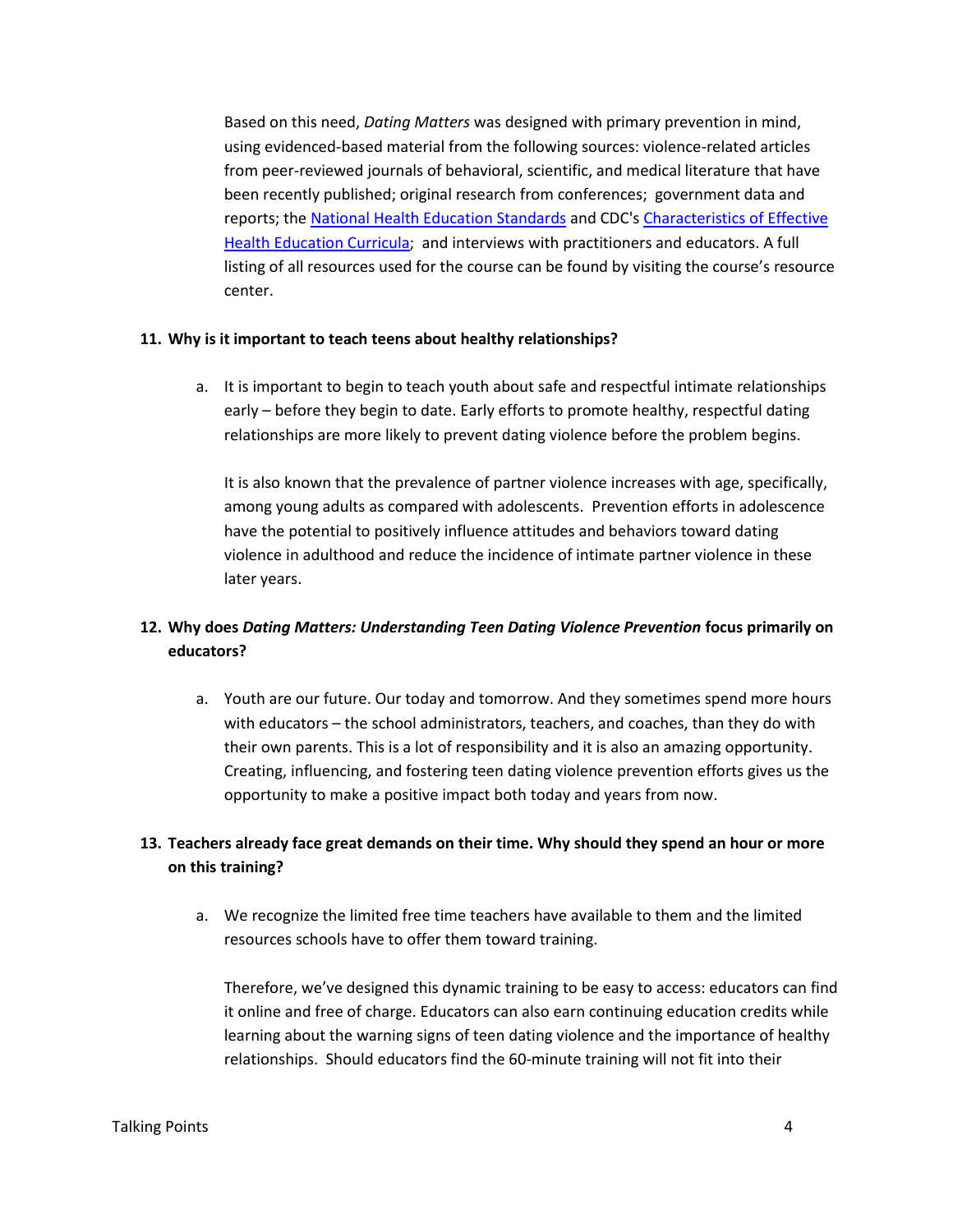schedule, they can take advantage of the training's resource center. The center provides information on evidence-based resources and other tools, including hotlines, for free.

### **14. How can I add my course, curriculum, or program to the resource center?**

a. The resource center is comprised of a comprehensive array of materials and information to help those working with youth lead the discussion around teen dating violence prevention. We have carefully considered the types of resources needed by educators and youth-serving organizations, without providing an overwhelming number of options to people who visit the center.

# **15. I understand this training is geared toward "tweens" (ages 11-14). Isn't this age group too young for dating?**

a. Studies (non-CDC) show many youth between 12 and 15 have reported dating or being in romantic relationships, sometimes with older partners.

### **16. Why would you design this online training for educators instead of parents?**

a. According to the US Bureau of Labor Statistics, high school students spend an average of six hours in school each day during the school year. In some cases, this is more time than a teen may spend interacting with his or her parents. Even though the primary role of an educator is to teach academics, educators also may be trusted adults in whom students can confide. Some students may share concerns they have about unhealthy behaviors in their own or a friend's relationship. Furthermore, research shows dating violence frequently takes place in schools. Studies show 42% to 87% of dating violence takes place in a school building or on school grounds. Therefore, a teacher might also have the opportunity to observe interactions between dating partners that other adults, like parents, might not see.

# **17. Are teachers and schools the best audience for this training? Should they be involved in teen dating violence prevention?**

a. Schools by themselves cannot—and should not be expected to—solve the nation's most serious health and social problems. Families, health care workers, the media, religious organizations, community organizations that serve youth, and young people themselves also must be systematically involved. However, schools provide a good base for many agencies to work together to maintain the well-being of teens.

If educators are knowledgeable about dating violence and are prepared to talk about it openly with students, they can teach students about the importance of healthy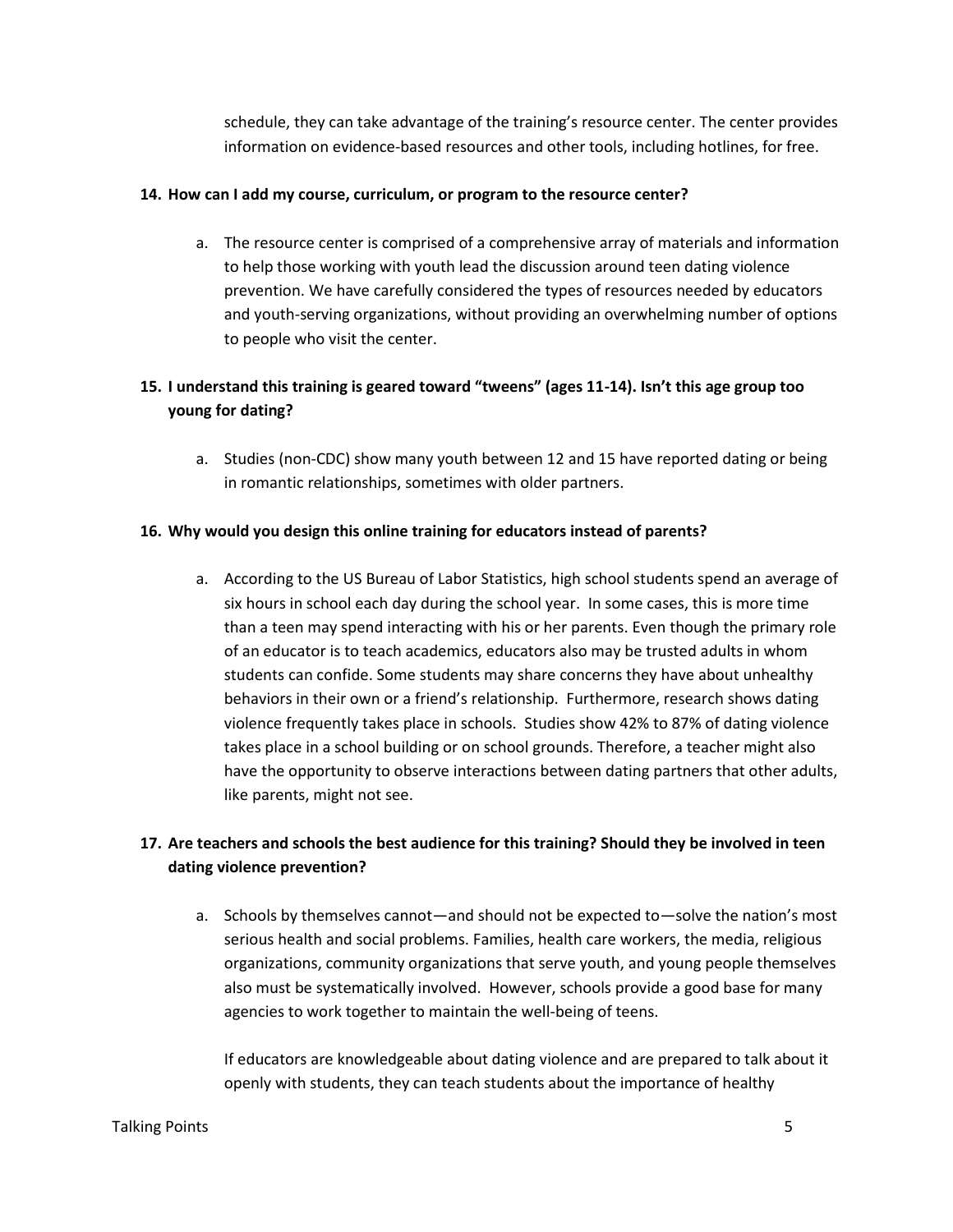relationships. This could help prevent teen dating violence from occurring. Teachers also can be resources for students so that they can get needed help when they have relationship problems. Educators also can bring together administrators and other educators to create an active, unified school community focused on promoting healthy and respectful relationships.

#### **18. Does this training discuss sex or sexuality?**

a. The training does not teach about sex and is not designed for sexual education purposes. Dating violence can involve physical violence, emotional violence and sexual violence by a partner (e.g., some teens may be forced or pressured by a partner to engage in sexual activity when they do not or cannot consent). The training is designed to provide a better understanding of the fact that dating violence is not just about physical violence; it can also involve sexual violence.

# **19. Why didn't you create training on teen dating violence prevention specifically for health educators or schools nurses and counselors?**

a. CDC's Dating Matters is designed to help state and local education agencies and schools recognize the importance of teen dating violence prevention. The effort depends on help from all types of educators – classroom teachers, coaches, school nurses and counselors - within a school system to promote healthy relationships and prevent teen dating violence.

### **20. Does CDC think a training for educators is going to prevent Teen Dating Violence?**

a. Teens often come to educators in confidence — to discuss academic issues or share problems. Educators are not alone when it comes to intervening and preventing teen dating violence. It is a *community's* responsibility to make sure that respectful relationships — no violence — occur inside classrooms and schools.

Most of our children remember what we've taught them and make healthy choices. But how can teens protect themselves from something like dating abuse if they don't know all the facts? And how can adults teach their children about this if they don't know all the facts? So it is up to all of us – parents, educators, health care workers, the media, religious organizations, and community organizations – to include dating violence in those important parent-to-child discussions, using teachable moments and every opportunity to talk with our children.

### **21. Where can I learn more about teen dating violence prevention?**